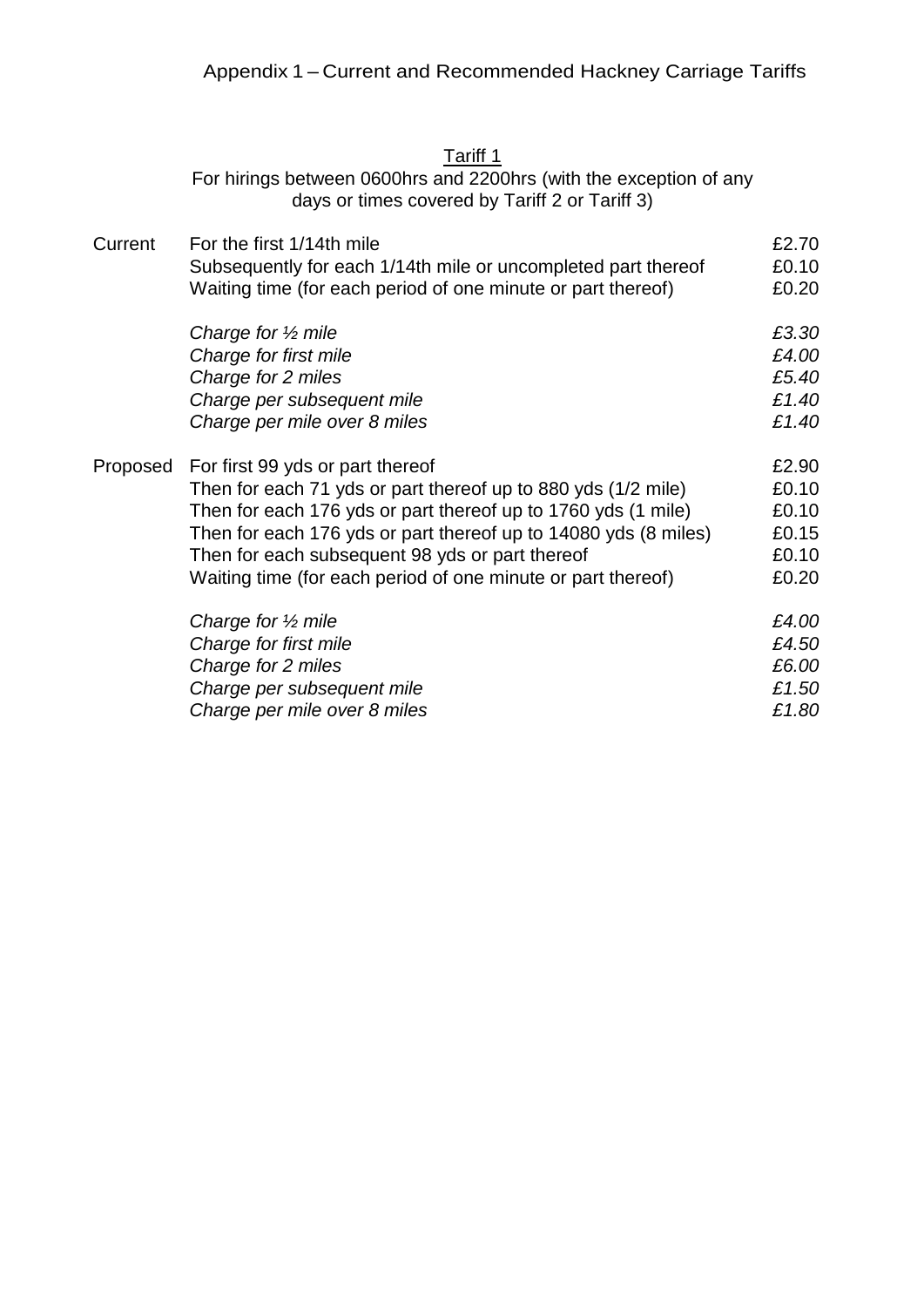## Tariff 2

Current For hirings between 2200hrs and 0600hrs and all day on Sundays and Bank Holidays (with the exception of any days or times covered by Tariff 3)

| For the first 1/16th mile or part thereof                    | £2.80 |
|--------------------------------------------------------------|-------|
| Subsequently for each 1/16th mile or part thereof            | £0.10 |
| Waiting time (for each period of one minute or part thereof) | £0.20 |

| Charge for $\frac{1}{2}$ mile | £3.30 |
|-------------------------------|-------|
| Charge for first mile         | £4.30 |
| Charge for 2 miles            | £5.90 |
| Charge per subsequent mile    | £1.60 |
| Charge per mile over 8 miles  | £1.60 |

Proposed For hirings between 2100hrs and 0600hrs and all day on Sundays and Bank Holidays (with the exception of any days or times covered by Tariff 3)

| For first 94 yds or part thereof                                | £3.00 |
|-----------------------------------------------------------------|-------|
| Then for each 98 yds or part thereof up to 1760 yds (1 mile)    | £0.10 |
| Then for each 104 yds or part thereof up to 14080 yds (8 miles) | £0.10 |
| Then for each subsequent 176 yds or part thereof                | £0.20 |
| Waiting time (for each period of one minute or part thereof)    | £0.30 |
| Charge for $\frac{1}{2}$ mile                                   | £3.80 |
| Charge for first mile                                           | £4.70 |
| Charge for 2 miles                                              | £6.40 |
| Charge per subsequent mile                                      | £1.70 |
| Charge per mile over 8 miles                                    | £2.00 |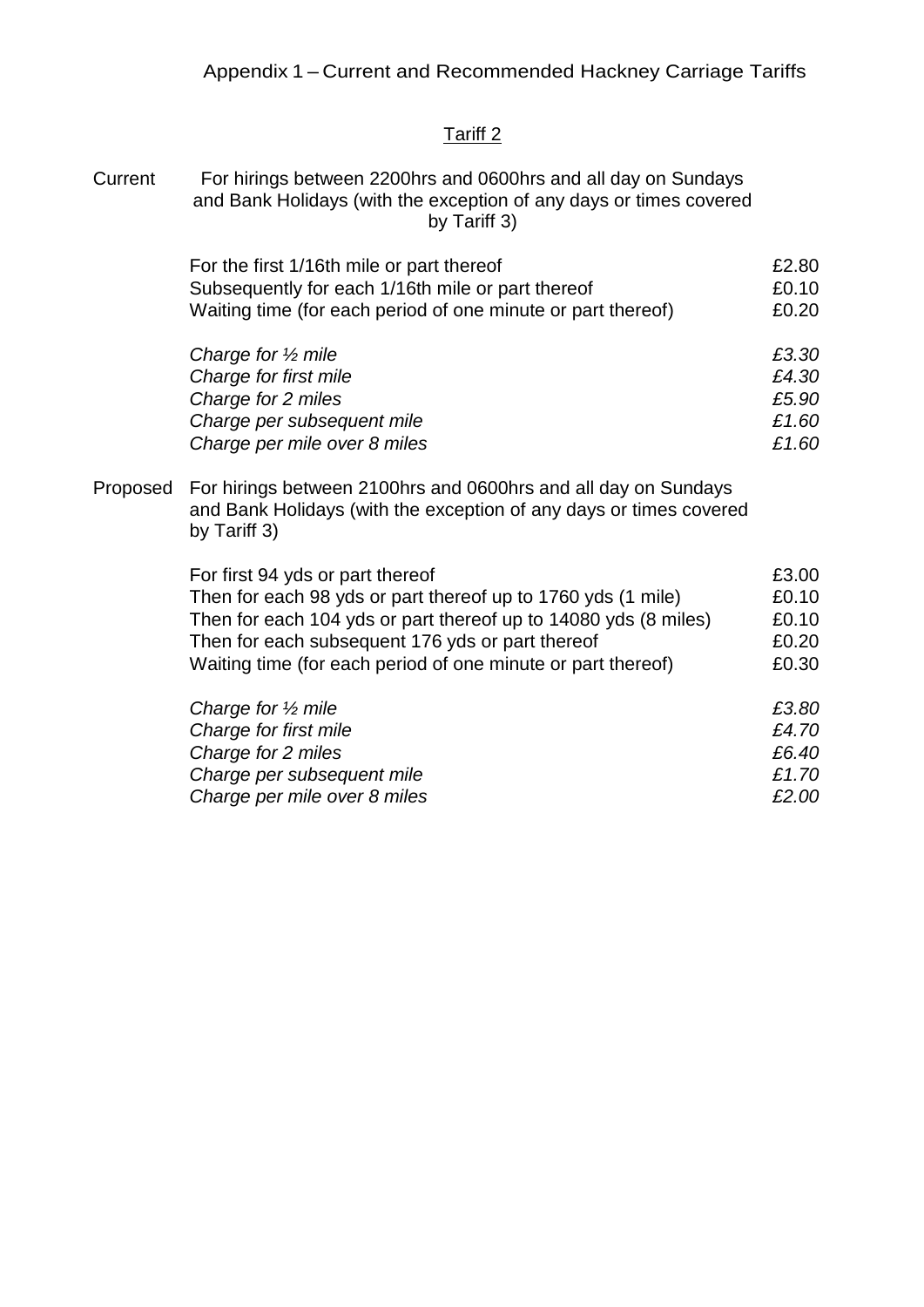## Tariff 3

Current For hirings between 1700hrs on 24<sup>th</sup> December and 0600hrs on 27<sup>th</sup> December or between 1700hrs on 31<sup>st</sup> December and 0600hrs on 2<sup>nd</sup> January

| For the first 1/17th mile                                    | £5.00 |
|--------------------------------------------------------------|-------|
| Subsequently for each 1/17th mile or part thereof            | £0.10 |
| Waiting time (for each period of one minute or part thereof) | £0.20 |
| Charge for $\frac{1}{2}$ mile                                | £5.80 |

| Charge for first mile        | £6.60 |
|------------------------------|-------|
| Charge for 2 miles           | £8.30 |
| Charge per subsequent mile   | £1.70 |
| Charge per mile over 8 miles | £1.70 |

Proposed For hirings between 1500hrs on 24<sup>th</sup> December and 0600hrs on 27<sup>th</sup> December or between 1500hrs on 31st December and 0600hrs on 2<sup>nd</sup> January

| For first 100 yds or part thereof                              | £5.00 |
|----------------------------------------------------------------|-------|
| Then for each 166 yds or part thereof up to 1760 yds (1 mile)  | £0.20 |
| Then for each 93 yds or part thereof up to 14080 yds (8 miles) | £0.10 |
| Then for each subsequent 160 yds or part thereof               | £0.20 |
| Waiting time (for each period of one minute or part thereof)   | £0.30 |
| Charge for $\frac{1}{2}$ mile                                  | £6.00 |
| Charge for first mile                                          | £7.00 |
| Charge for 2 miles                                             | £8.90 |
| Charge per subsequent mile                                     | £1.90 |

*Charge per mile over 8 miles £2.20*